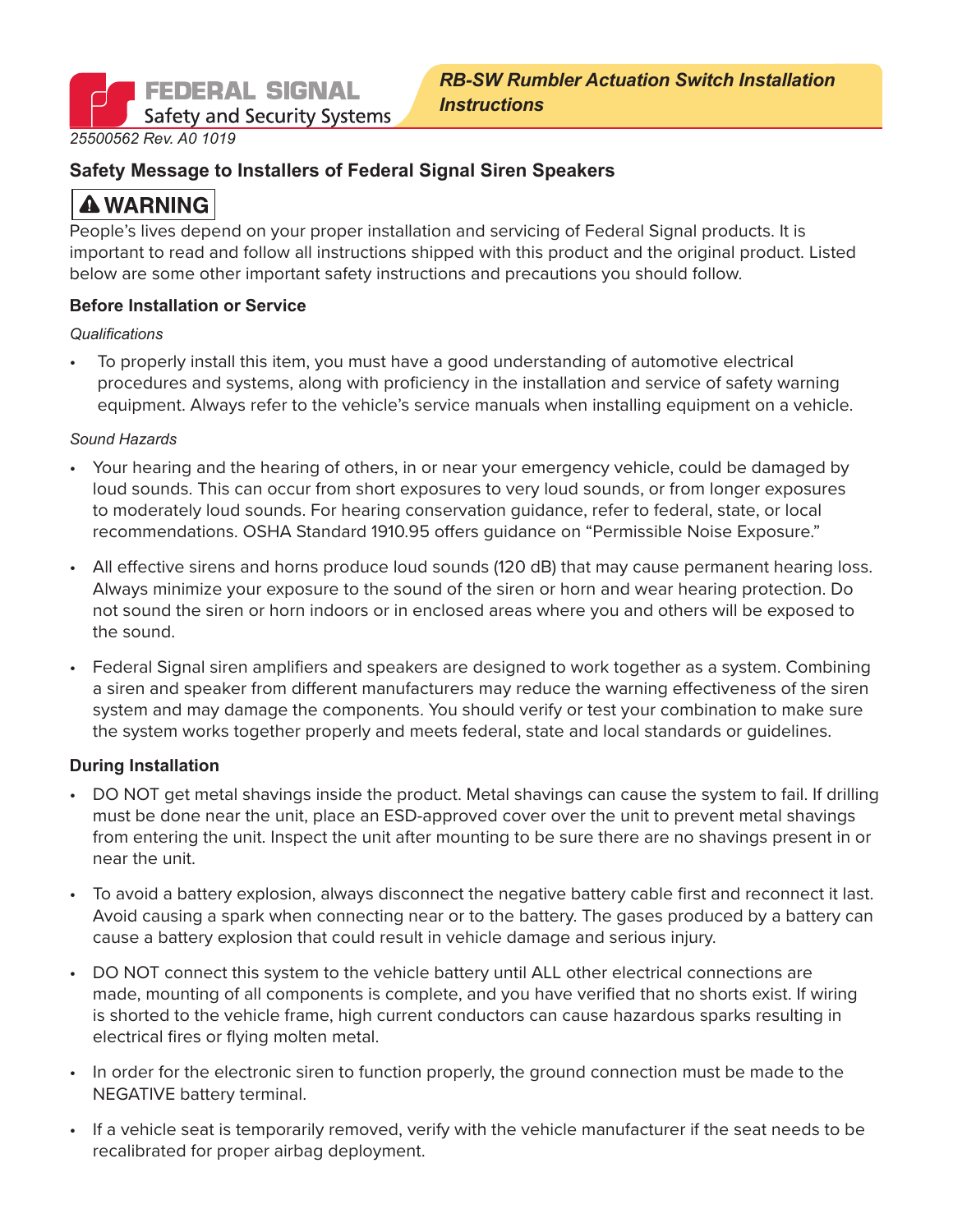- Never attempt to install aftermarket equipment, which connects to the vehicle wiring, without reviewing a vehicle wiring diagram, which is available from the vehicle manufacturer. Ensure that your installation will not affect vehicle operation and safety functions or circuits. Always check the vehicle for proper operation after installation.
- DO NOT install equipment or route wiring or cord in the deployment path of an airbag.
- Locate the switch so that it can be operated safely.
- When drilling into a vehicle structure, be sure that both sides of the surface are clear of anything that could be damaged.

## **After Installation**

- After installation, test the siren system and light system to ensure that they are operating properly.
- Test all vehicle functions, including horn operation, vehicle safety functions, and vehicle light systems, to ensure proper operation. Ensure that installation has not affected vehicle operation or changed any vehicle safety function or circuit.
- After testing is complete, provide a copy of these instructions to the instructional staff and all operating personnel.
- File these instructions in a safe place and refer to them when maintaining or reinstalling the product.

Failure to follow all safety precautions and instructions may result in property damage, serious injury, or death.

## **Product Overview**

The Federal Signal RB-SW Rumbler Actuation Switch is a panel- or dash-mounted momentary switch intended to activate and cancel a Federal Signal Rumbler Low Frequency Siren.

## **Unpacking the Product**

After unpacking the product, inspect it for damage that may have occurred in transit. If it has been damaged, do not attempt to install or operate it. File a claim immediately with the carrier, stating the extent of damage. Failure to identify damage before installation could lead to rejection of any claim. Carefully check all envelopes, shipping labels, and tags before removing or destroying them. Ensure that the parts listed in Table 1 are included in the package. If you are missing any parts, contact Federal Signal Customer Support at 1-800-264-3578, 7 a.m. to 5 p.m., Monday through Friday (CT).

#### **Table 1 Kit contents**

| Qtv | Description                           | <b>Part Number</b> |
|-----|---------------------------------------|--------------------|
|     | <b>RB-SW Rumbler Actuation Switch</b> | 19901972A          |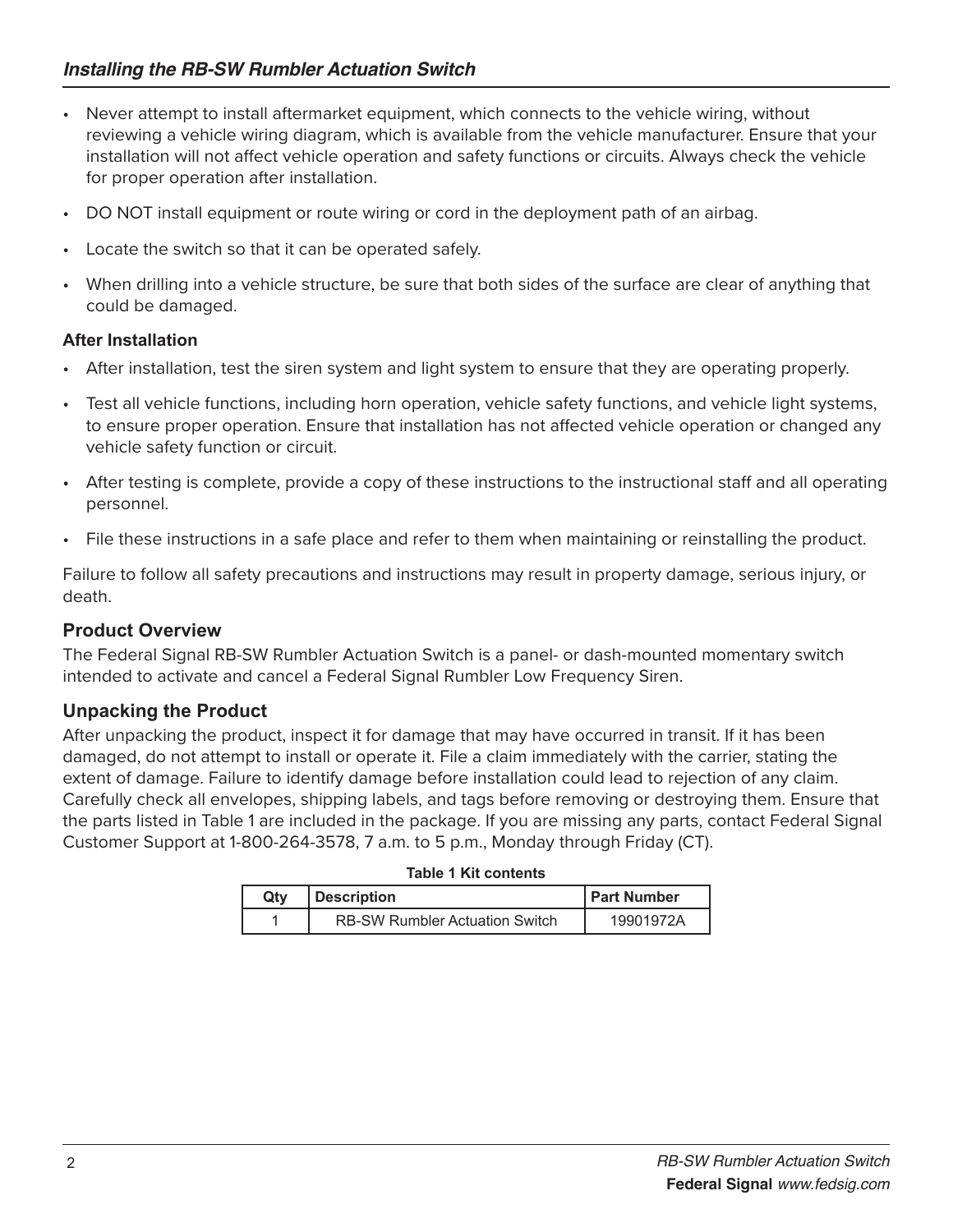## **Installing the Switch**

To install the switch:

**1.** Cut a hole in the vehicle's dashboard or panel to accommodate the switch. See Figure 1 for the proper dimensions.



#### **Figure 1 Specifications**

Measurements in inches [followed by millimeters]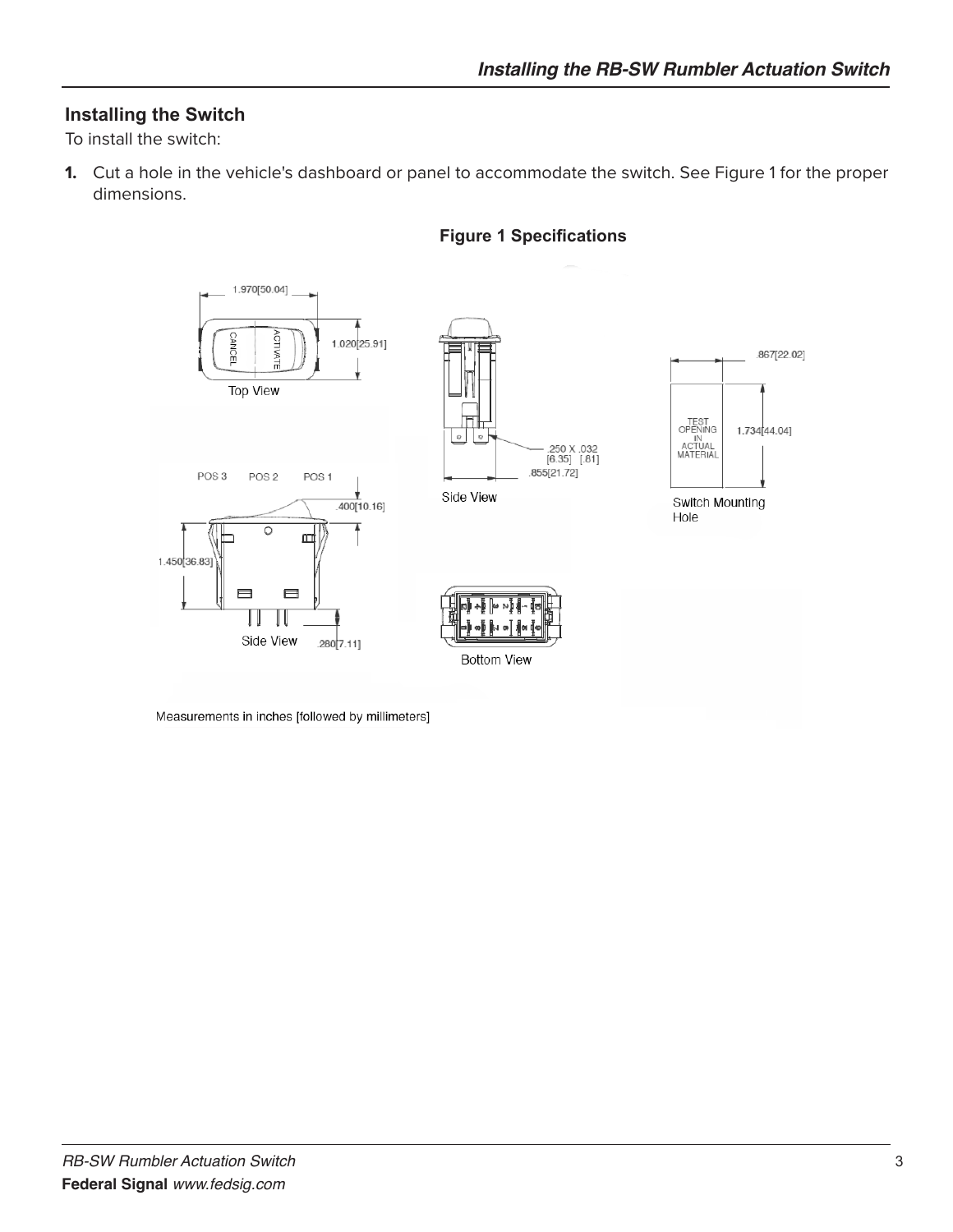The Rumbler amplifier is typically wired as shown in Figure 2.





The RB-SW Rumbler Actuation switch is a double pole, double throw, momentary actuated, panelmounted switch. Pressing the switch up activates the siren by momentarily applying the ground to the white activation wire. When you use this switch, the horn ring or momentary switch shown in Figure 2 is replaced with the actuation switch as shown in Figure 3, and the red wire attaches to the actuation switch before it reaches the fuse.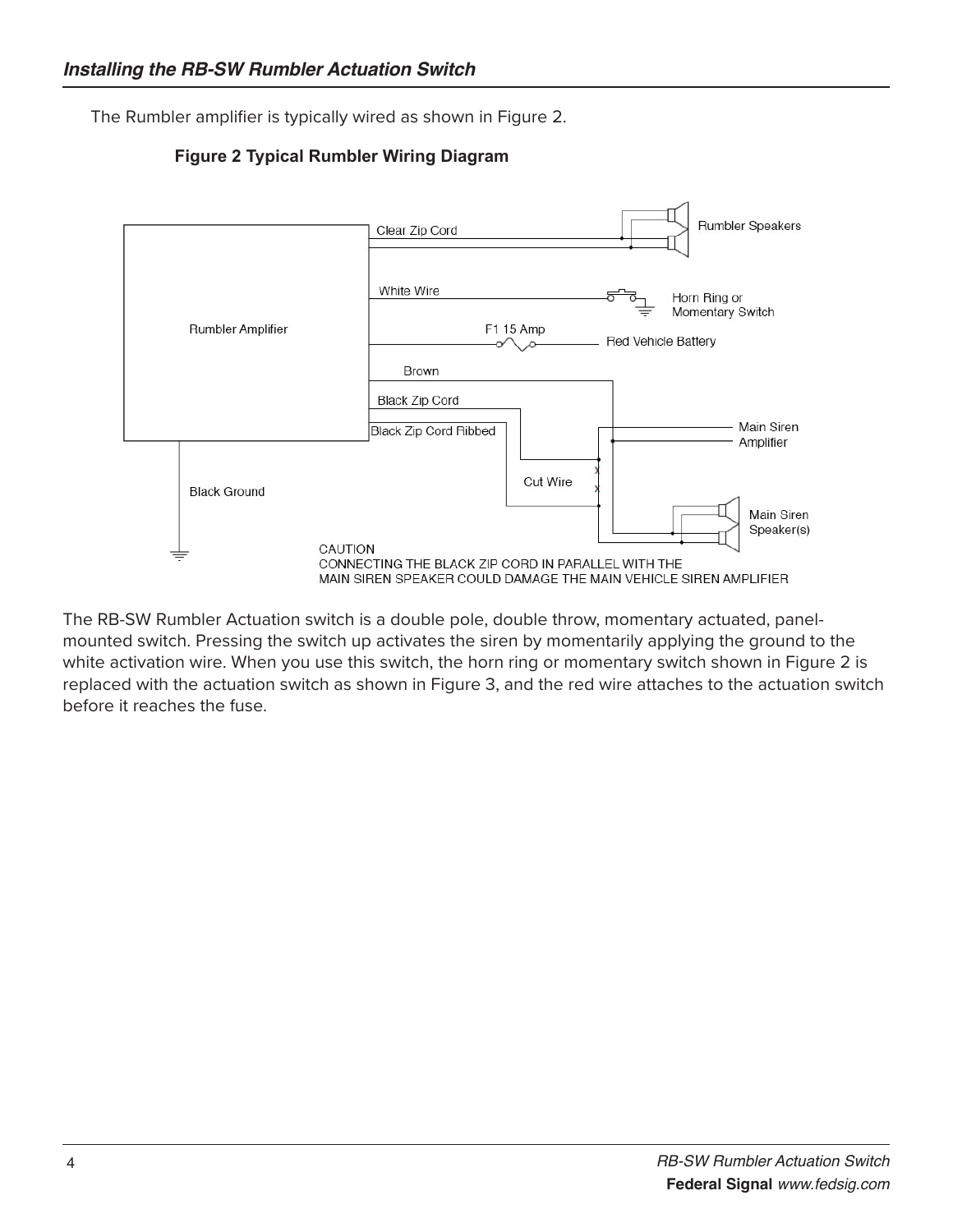

**Figure 3 Rumbler Actuation Switch Diagram**

**Table 2 Diagram Parts for Figure 3**

| <b>Number</b> | <b>Item</b>           |
|---------------|-----------------------|
|               | No Connection         |
| 2             | Pole                  |
|               | <b>Red Wire</b>       |
| 5             | No Connection         |
|               | <b>Switch Pole</b>    |
| Զ             | Normally Open Contact |

- **2.** Connect the Switch Pole (7) to the to Battery Ground.
- **3.** Connect the Normally Open Contact (8) to the White Activation Wire of the Rumbler Amplifier.
- **4.** From a fuse connection from the vehicle battery, route the power to the Pole (2) of the opposite switch and connect the red wire (4). To cancel the Rumbler, press the switch to momentarily disconnect power from it.
- **5.** Take 0.250 fully insulated terminals (user-supplied), crimp them onto the wires, and attach the terminals to the switch.

**NOTE:** You MUST fully press the Rocker Switch for ½ second to ACTIVATE or CANCEL the Rumbler Siren.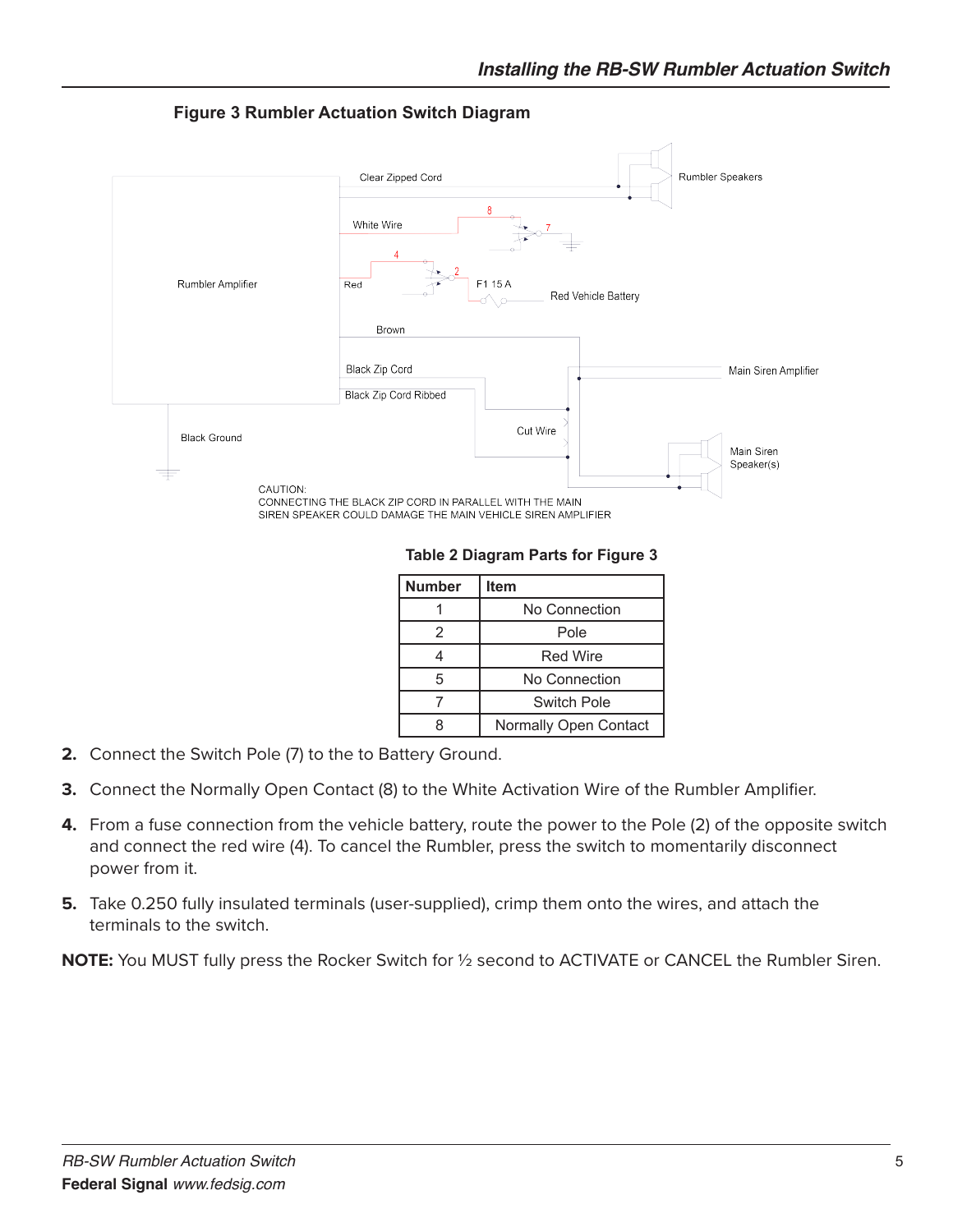### **Switch Functions**

This sections shows switch diagrams and tables.

Table 3 shows the position the switch moves to in Figure 4 when activated.

#### **Table 3 Switch Function**

| Pos 1    | Pos <sub>2</sub> | Pos <sub>3</sub> |  |  |
|----------|------------------|------------------|--|--|
| (ON)     | ON               | (ON)             |  |  |
| $2$ to 4 | $2$ to 4         | 1 to 2           |  |  |
| 7 to 8   | 5 to 7           | 5 to 7           |  |  |

The rating is 15 A, 12 V

#### **Figure 4 Switch Diagram**

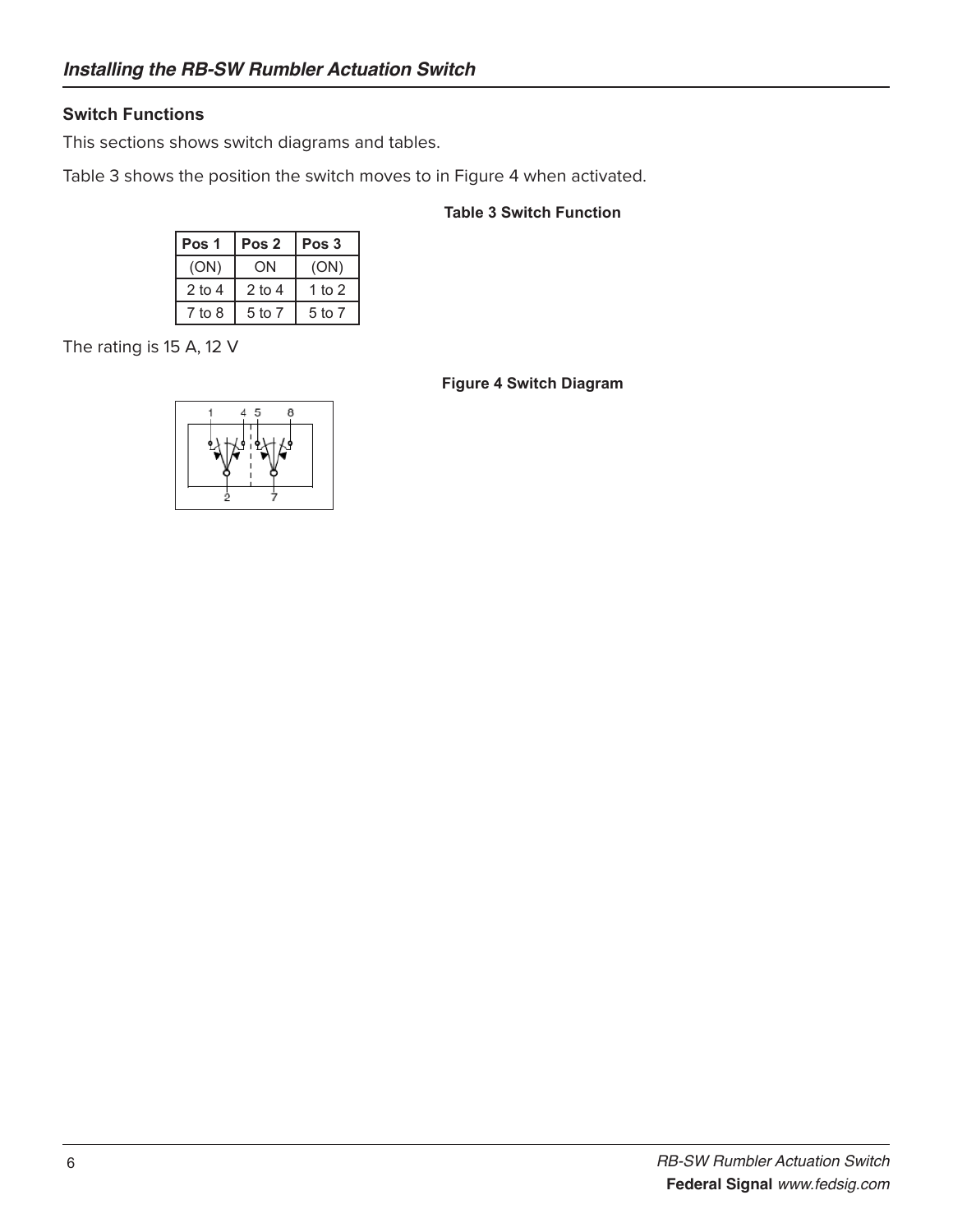## **Getting Technical Support**

For technical support, please contact:

Federal Signal Corporation Service Department Phone: 1-800-433-9132 Email: empserviceinfo@fedsig.com

## **Getting Repair Service**

The Federal Signal factory provides technical assistance with any problems that cannot be handled locally. Any product returned to Federal Signal for service, inspection, or repair must be accompanied by a Return Material Authorization (RMA). Obtain a RMA from a local Distributor or Manufacturer's Representative. Provide a brief explanation of the service requested, or the nature of the malfunction.

Address all communications and shipments to the following:

Federal Signal Corporation Service Department 2645 Federal Signal Dr. University Park, IL 60484-3167

## **Limited Warranty**

This product is subject to and covered by a limited warranty, a copy of which can be found at www.fedsig.com/SSG-Warranty. A copy of this limited warranty can also be obtained by written request to Federal Signal Corporation, 2645 Federal Signal Drive, University Park, IL 60484, email to info@fedsig.com or call +1 708-534-3400.

This limited warranty is in lieu of all other warranties, express or implied, contractual or statutory, including, but not limited to the warranty of merchantability, warranty of fitness for a particular purpose and any warranty against failure of its essential purpose.